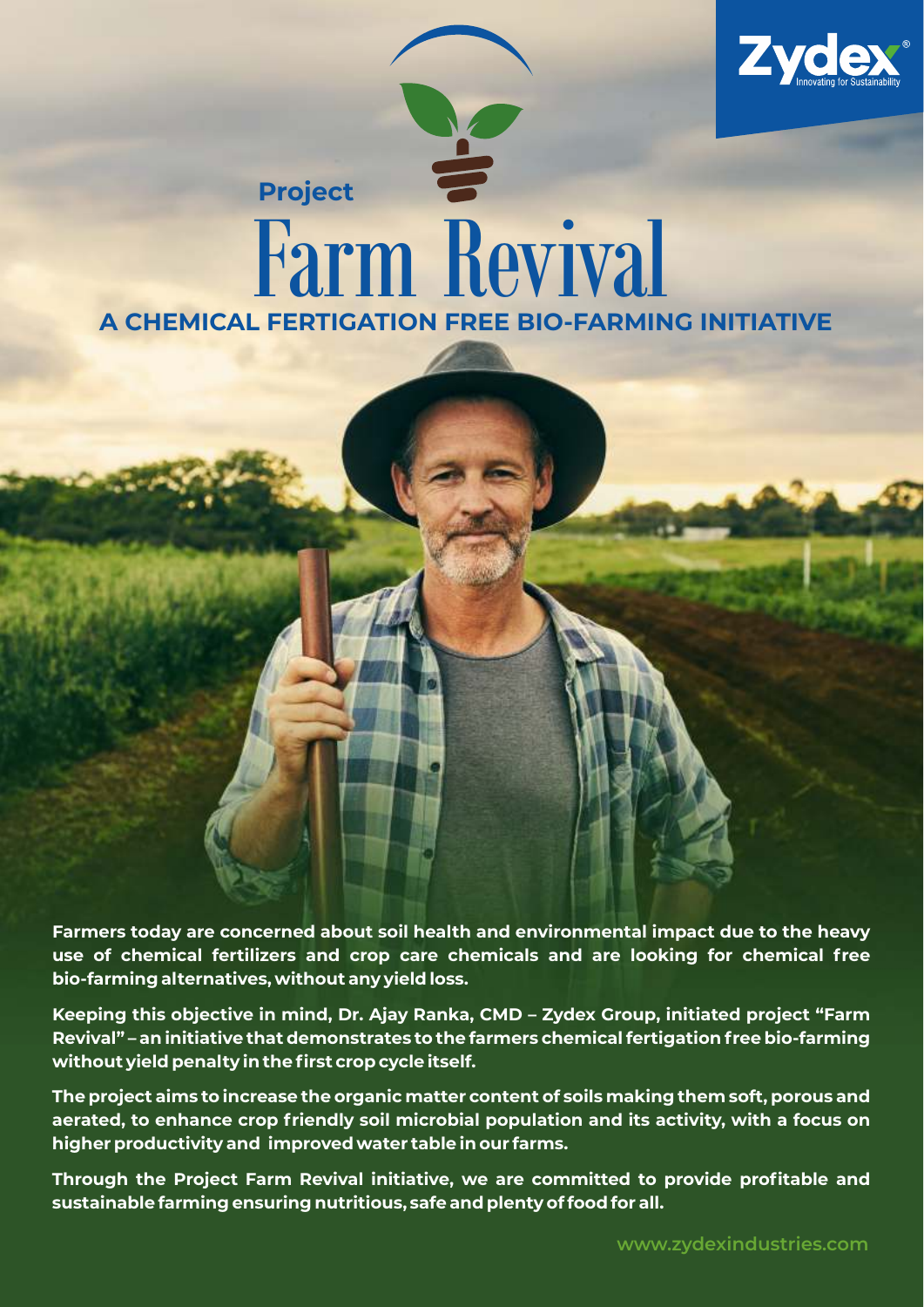**Higher yields with chemical fertigation free bio-farming. . . . NOW POSSIBLE**



## **Project**

# **KAVIV A CHEMICAL FERTIGATION FREE BIO-FARMING INITIATIVE**

**– Dr. Ajay Ranka**

### **STEP WISE PROTOCOL** TO BE FOLLOWED FOR PROJECT FARM REVIVAL

#### **STEP 1**

Fungalbio-digestionof FarmYard Manure with**Zytonic BioDigester**, to produce biologically active, humus rich and free flowing manure

#### **STEP 2**

Land Preparation and Basal Application of **Zytonic M** for balanced nutrition to crop

#### **STEP 3**

Stress protection and growth enhancement of crop by foliar application of **ZycoShield**

#### **STEP 4**

Providing nutrition to boost optimum crop growth through top dressing of **Zytonic M**

#### **STEP 5**

Crop protection with preventive use of **ZycoNeem**, **Zytonic Neem Active**. Need based reduced and effective usage of chemical pesticides with **Zytonic Active**& **ZycoDrop**.

#### **STEP 6**

Roundthe year farmutilization withadoptionof**Zytonic**bio-farming technique - key to improved profitability, by growing cattle fodder / short crops. No need of leaving land fallow.











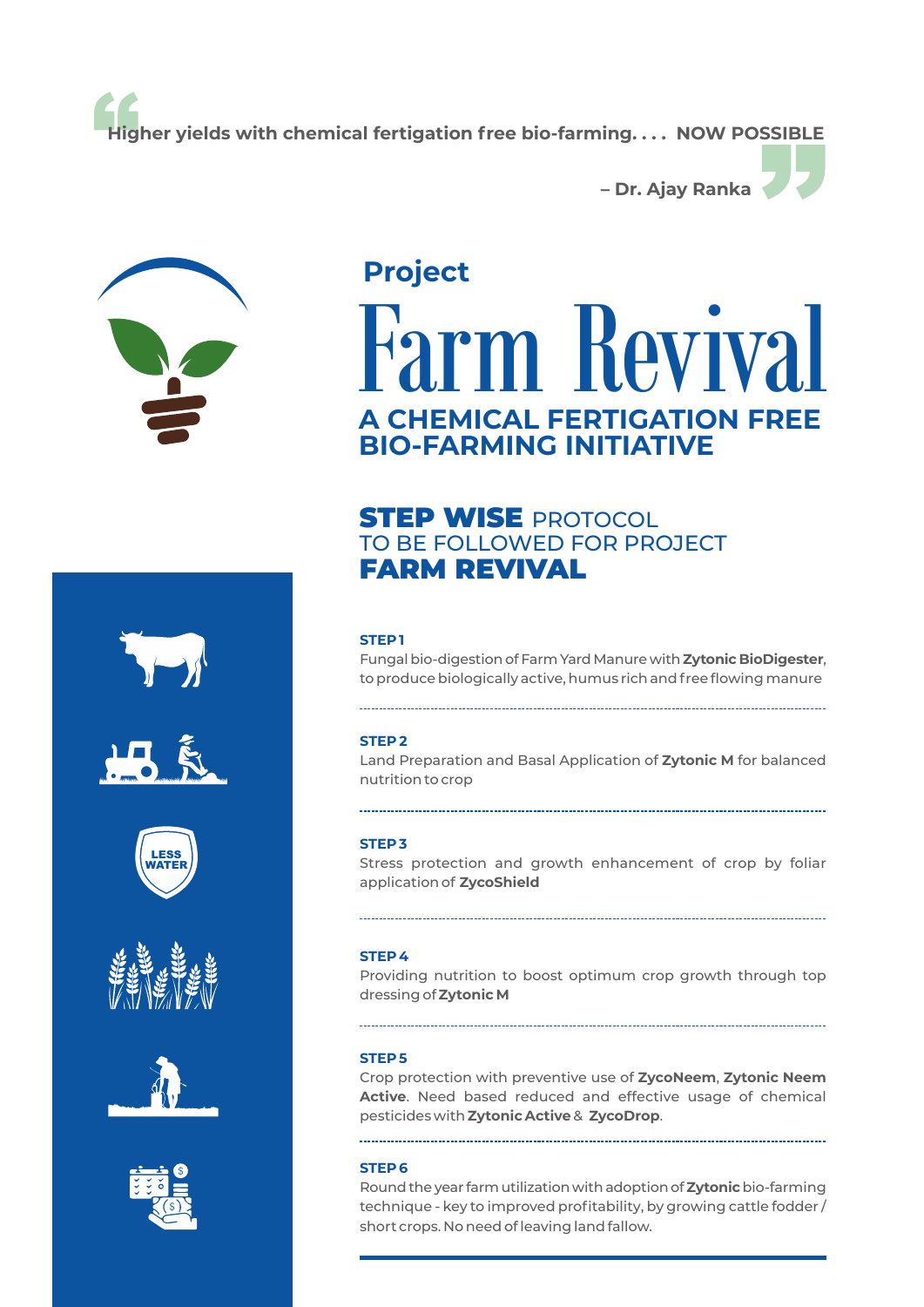**Biologically active, humus rich, odourless, black and free flowing manure with static composting. . . . NOW POSSIBLE"**

**– Dr. Ajay Ranka**

## STEP 1

#### **Fungal Bio-digestion of Farm Yard Manure**

In most of the cases, the Farm Yard Manure used in fields is of poor quality due to partial digestion by static composting on land surface. This leads to higher requirement (2 – 10 MT of manure per acre), which results in shortage of quality manure with increased expenses for the farmers.

The unique fungal bio-digestion technique from Zydex helps to convert animal dung (excreta) along with crop and fodder residues into humus rich, blacker looking, odourless, free flowing manure, having quick response on crops.



With this, transition to bio-farming is now possible with an extended coverage of 3-4 times, using the same quantity of manure.

#### **Higher income from animal husbandry and sustainable bio-farming**



- 10 12 tons of dung (excreta) and fodder residue gets accumulated from every cow / buffalo / large farm animal per year
- The collected heap should be bio-digested by spraying a solution of **Zytonic BioDigester**. **Zytonic BioDigester** should be applied on at least two months old FYM.
- The Zytonic Technology increases the speed of bio-digestion and promotes the exponential growth of beneficial aerobic soil microbes, releasing nutrients and increasing beneficial humus content
- Thus, farmers can prepare 8 10 MT of finished manure from a single farm animal in one year. The quality of this is almost equivalent to vermicompost (USD 100 / MT).

#### **Dosage and Application:**

- Dose: 2 kg **Zytonic BioDigester**per MT of farm / animal residues
- Dissolve **Zytonic BioDigester** in 150-200 litres of water
- Spray this **Zytonic BioDigester** solution over the pile of farm / animal residues. Extra water can be used to wet the pile as needed.
- Leave the pile covered for 30 45 days to allow the process of effective bio-digestion. Maintain moisture of pile by adding water if needed.
- The enriched manure is now ready to use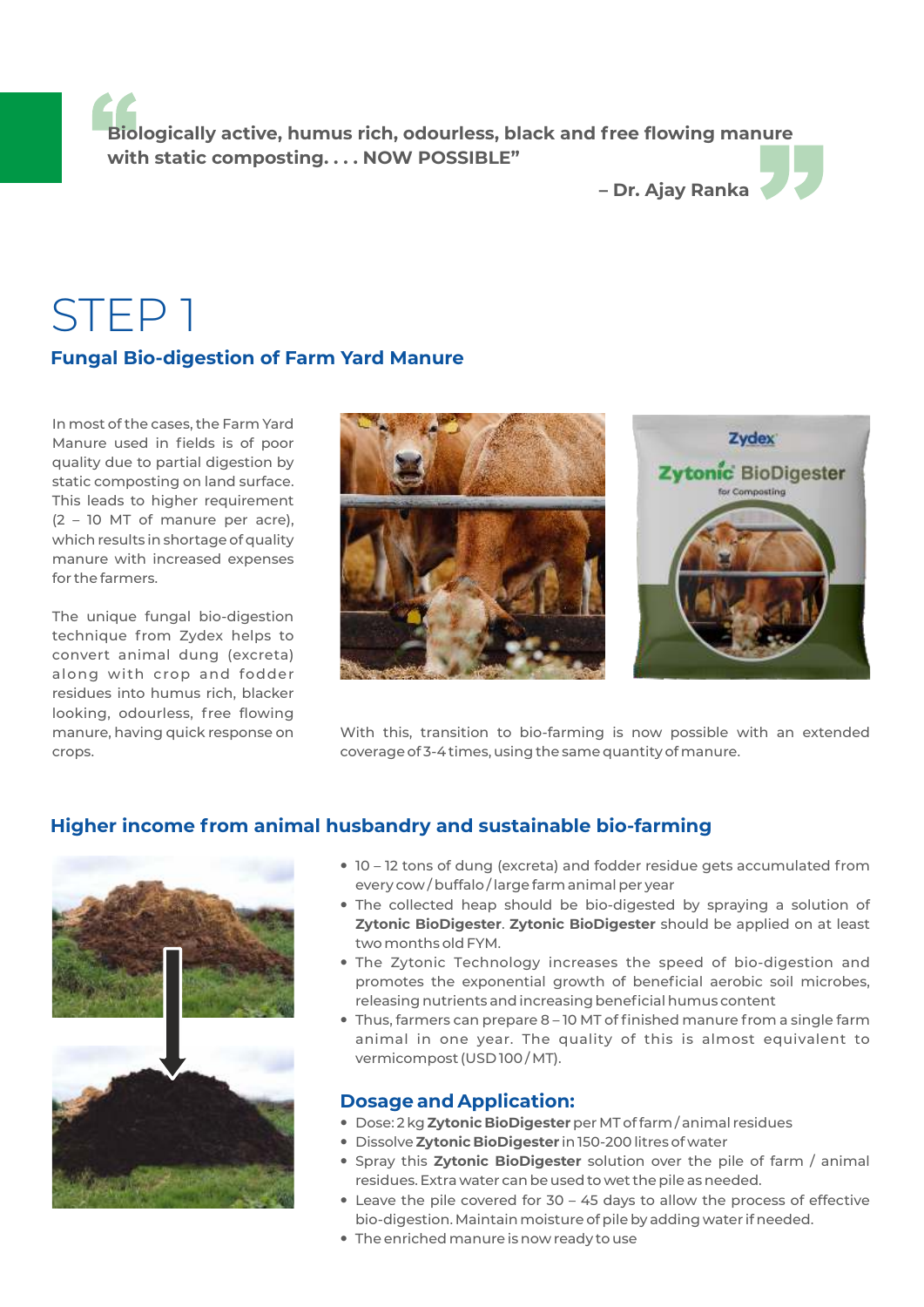**Soft, porous, aerated soils in biological farms. . . . . NOW POSSIBLE**



# STEP 2

#### **Land Preparation and Basal Application**

- There is no need to use any chemical fertilizers such as DAP, Urea etc. in the basal dose under this protocol
- During the field preparation for sowing, use 1 MT of biodigested manure with 20 kg **Zytonic M**. Once mixed, the resultant enriched manure can be applied in one acre of land as a basal application, followed by 6 – 8 inches deep ploughing.
- The **Zytonic** technology makes soils soft, porous and aerated along with an improved water holding capacity. It also promotes a larger, profuse root zone development with an extended and dense mycorrhiza hyphae network. This along with the enhanced soil biology delivers sustainable and higher amounts of nutrients throughout the growing season, thereby improving germination, initial plant growth and plant survival. Higher land occupancy by crop plants per acre also leads to higher production.





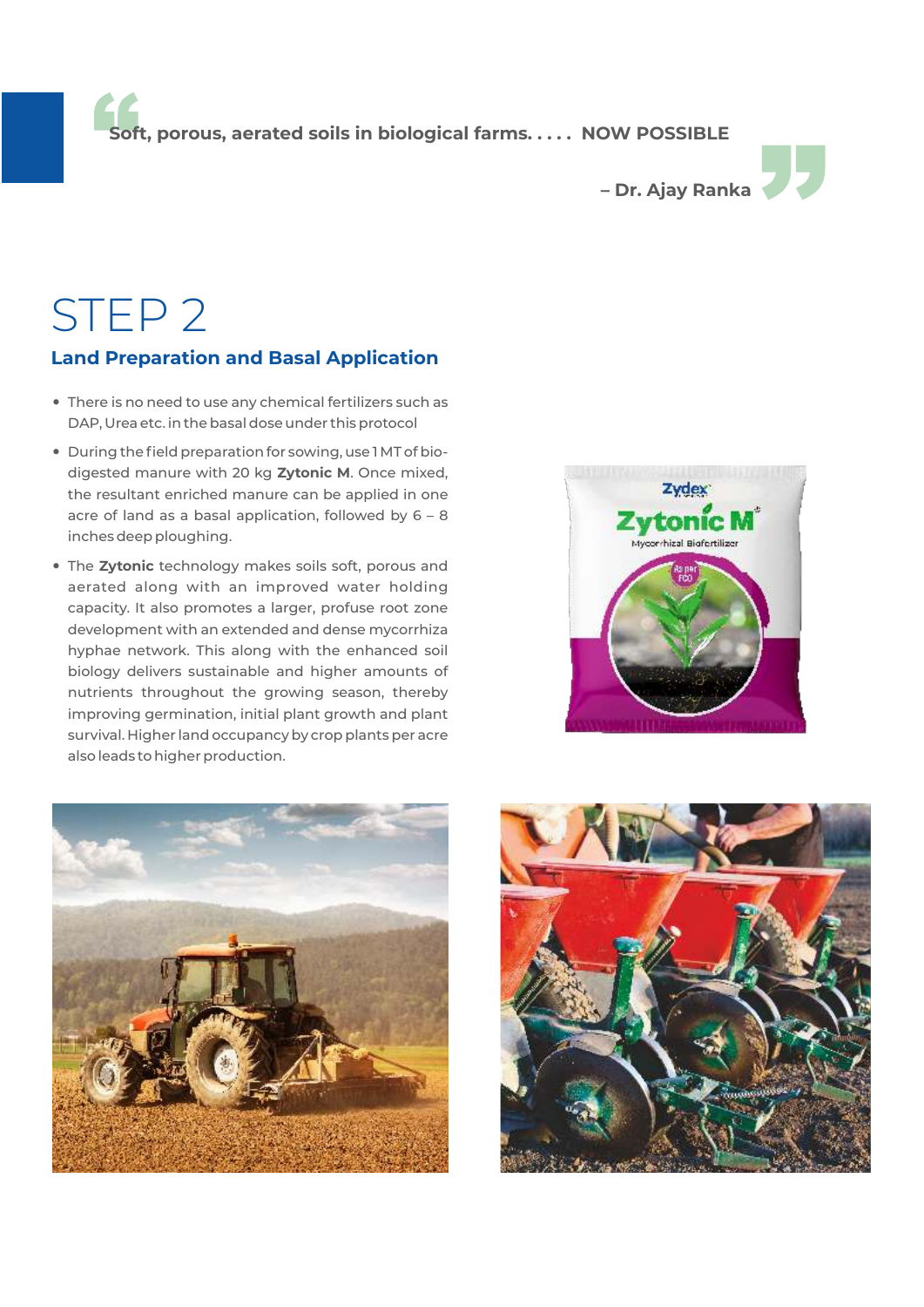**Bio-Farming with less water. . . . NOW POSSIBLE**



## STEP 3

#### **Stress Protection and Growth Enhancement of Crop**

- The **ZycoShield** combo has proven to be very useful for plant growth and protection of crops from pests, diseases and abiotic stresses
- **ZycoShield** forms a protective shield over the leaves, branches and stem of the plants, thereby imparting the following benefits:
	- More greenery with less water
	- Improved overall plant immunity
	- Enhanced and controlled spreading
	- Improved quality and shelf life of flowers and fruits
	- Increase in drought resistance of the crop





#### **Zycoshield Ingredients & Dosage:**

| ZycoShield | Zytonic Active | ZYCODROP" |
|------------|----------------|-----------|
| 1 ka       | 150 g          | 6 a       |
|            |                |           |

#### **ZycoShield Protocol:**

**Step 1:** Dissolve 6 g **ZycoDrop** in 5-10 litre of water and wait for 10 minutes. Take 1 kg **ZycoShield** powder and mix in 10-15 litre water. Add 150 g **Zytonic Active** in the solution and stir it for few minutes to ensure complete mixing. Add **ZycoDrop** solution to this and leave this solution to mature for 12 - 24 hours before spraying.

**Step 2:** Add more water to take it to 100 litre volume and spray. Make sure to completely drench the plant while spraying from the top and bottom.

For best results spray before 10 am or two hours before the sunset.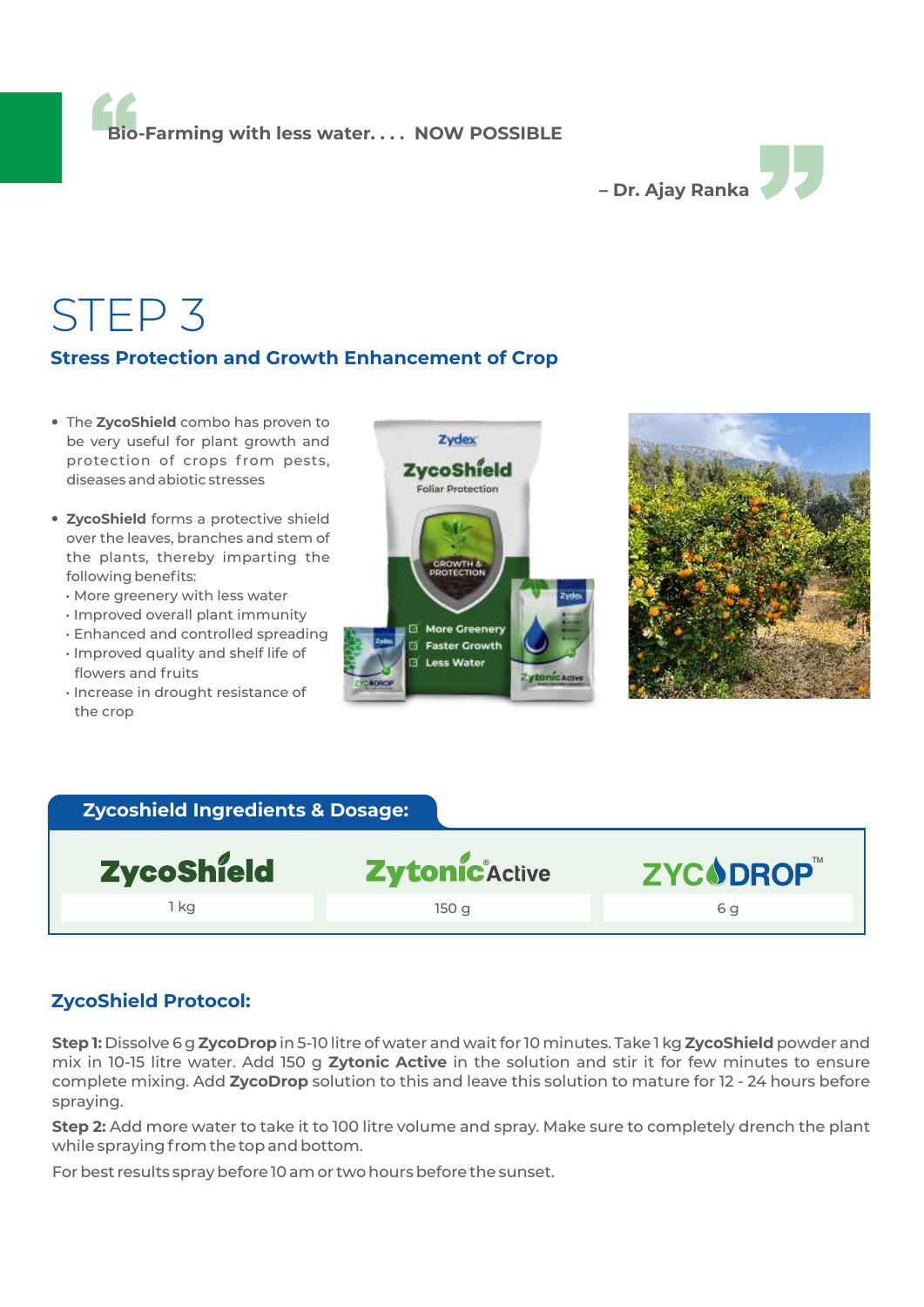**Sustainable farming, water harvesting and better quality produce. . . . NOW POSSIBLE**



STEP 4

#### **Providing Nutrition to Boost Optimum Crop Growth**





#### **Short Duration Crops (Wheat, Paddy, Maize, Vegetables etc):**

— The **ZycoShield** combo should be sprayed at an interval of 30 days

#### **Long Duration Crops (Sugarcane, Ginger, Turmeric etc) / Nutrition Intensive Crops (Potato, Tuber Crops etc):**

- Broadcast or drench (1:100) using 5 kg **Zytonic M** per acre (30-45 days after sowing). Repeat this application 2 3 times as per the crop type and dosage recommendations. For sugarcane, use this application 4 times in the first 7-8 months of the crop cycle to get improved tillering and growth.
- **ZycoShield** should be sprayed 4 5 times during the crop cycle at an interval of 30 days

#### **Horticulture Crops: (Banana, Papaya, Pomegranate, Apple, Almonds etc):**

- Mix 20 kg **Zytonic M** with minimum 1 MT of bio-digested manure and broadcast over 1 acre followed by thorough mixing or drench with 1:100 solution of the above combinations. Two such applications can be done per year. Once before plantation or after plucking of fruits and second after six months of first application, preferably before the rainy season
- For a denser root zone with an extended Mycorrhiza hyphae network, it is essential to use bio-digested FYM along with **Zytonic M** twice every year. This will enhance soil biology, and improve water holding capacity, and deliver substantially higher nutrients to the crop throughout the growing season, thereby improving quality and yields.
- **ZycoShield** should be sprayed 5 times (during environmental stress period) to get effective biological protection from stress conditions and maintain plant growth
- For rapid & healthy growth during the first three years of plantation, application of 5 kg **Zytonic M** (per acre) is recommended additionally, along with bio-digested manure/ FYM, directly around the roots (band application) or though drenching (1:100 solution), at an interval of every 2 months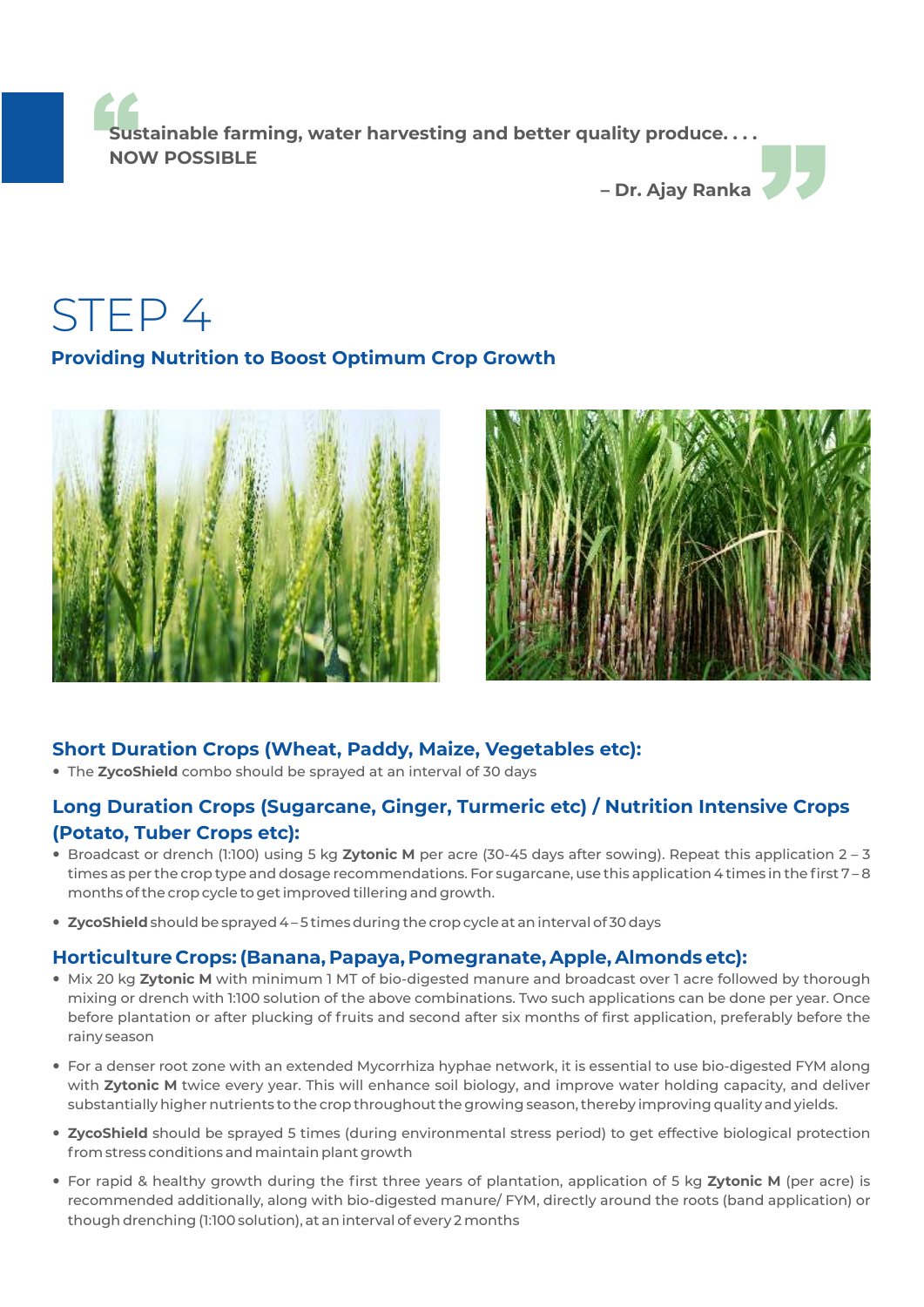**Enhanced and active soil biology in all farms and every crop cycle. . . . NOW POSSIBLE"**

**– Dr. Ajay Ranka**

| <b>Total Dosage (Broad Guidelines)</b>                                           |                             |                                |                          |                          |                               |                |  |  |
|----------------------------------------------------------------------------------|-----------------------------|--------------------------------|--------------------------|--------------------------|-------------------------------|----------------|--|--|
|                                                                                  | <b>Product</b>              | <b>Unit: Kg/Acre</b>           |                          |                          |                               |                |  |  |
| <b>Crop</b>                                                                      |                             | <b>Nursery</b><br>(500 sq. m.) | <b>Basal</b>             | Top<br>Dressing          | <b>Foliar</b><br><b>Spray</b> | <b>Total</b>   |  |  |
| <b>Low Cost/Low nutrient</b><br><b>Intensive Crops</b>                           | <b>Zytonic M</b>            | $\overline{2}$                 | 14                       |                          |                               | 16             |  |  |
|                                                                                  | <b>ZycoShield</b>           |                                |                          |                          | 3                             | $\overline{3}$ |  |  |
|                                                                                  | <b>Zytonic BioDigester</b>  | ÷,                             | 2 <sup>1</sup>           |                          |                               | $\overline{2}$ |  |  |
|                                                                                  | <b>Zytonic Enriched FYM</b> | 100                            | 1,000                    |                          |                               | 1,100          |  |  |
| <b>Small/Short</b><br><b>Duration Crops</b>                                      | <b>Zytonic M</b>            | $\overline{2}$                 | 20                       |                          |                               | 22             |  |  |
|                                                                                  | <b>ZycoShield</b>           |                                |                          |                          | $\overline{3}$                | $\overline{3}$ |  |  |
|                                                                                  | <b>Zytonic BioDigester</b>  | $\overline{\phantom{0}}$       | $\overline{2}$           |                          |                               | $\overline{2}$ |  |  |
|                                                                                  | <b>Zytonic Enriched FYM</b> | 100                            | 1,000                    |                          |                               | 1,100          |  |  |
| <b>Long Duration Crops</b><br>(8-12 months) / Nutrient<br><b>Intensive Crops</b> | <b>Zytonic M</b>            | $\overline{2}$                 | 20                       | 20                       |                               | 42             |  |  |
|                                                                                  | <b>ZycoShield</b>           |                                | $\overline{\phantom{a}}$ | $\overline{\phantom{0}}$ | 5                             | 5              |  |  |
|                                                                                  | <b>Zytonic BioDigester</b>  | ÷,                             | 4                        | 4                        |                               | 8              |  |  |
|                                                                                  | <b>Zytonic Enriched FYM</b> | 100                            | 2,000                    | 2,000                    | $\overline{\phantom{a}}$      | 4,100          |  |  |
| <b>Fruit Trees, Floriculture</b><br>& Plantation/Orchards<br>(over 3 years)      | <b>Zytonic M</b>            |                                | 20                       | 20                       | 5                             | 45             |  |  |
|                                                                                  | <b>ZycoShield</b>           |                                |                          |                          | 5                             | 5              |  |  |
|                                                                                  | <b>Zytonic BioDigester</b>  | $\overline{\phantom{0}}$       | 4                        | 4                        | $\overline{\phantom{a}}$      | 8              |  |  |
|                                                                                  | <b>Zytonic Enriched FYM</b> | $\overline{\phantom{0}}$       | 2,000                    | 2,000                    |                               | 4,000          |  |  |
| <b>Fruit Trees, Floriculture</b><br>& Plantation/Orchards<br>(under 3 years)     | <b>Zytonic M</b>            | $\overline{2}$                 | 45                       | 35                       | 5                             | 87             |  |  |
|                                                                                  | <b>ZycoShield</b>           | $\qquad \qquad -$              | $\overline{\phantom{a}}$ | $\overline{\phantom{a}}$ | 5                             | 5              |  |  |
|                                                                                  | <b>Zytonic BioDigester</b>  | $\overline{a}$                 | $\overline{2}$           | 4                        |                               | 6              |  |  |
|                                                                                  | <b>Zytonic Enriched FYM</b> | 100                            | 1,000                    | 2,000                    |                               | 3,100          |  |  |

— Low Input Crops: Soy Bean, Gram, Pulses, Mustard, Millets etc.

— Short Duration Crops: Wheat, Maize, Paddy, Vegetables etc.

- Long Duration Crops: Sugarcane, Ginger etc. Nutrition intensive crops: Potato, Yam etc.
- Horticulture Crops: Banana, Papaya etc.

Note: For detailed crop specific protocol contact your nearest **Zydex** representative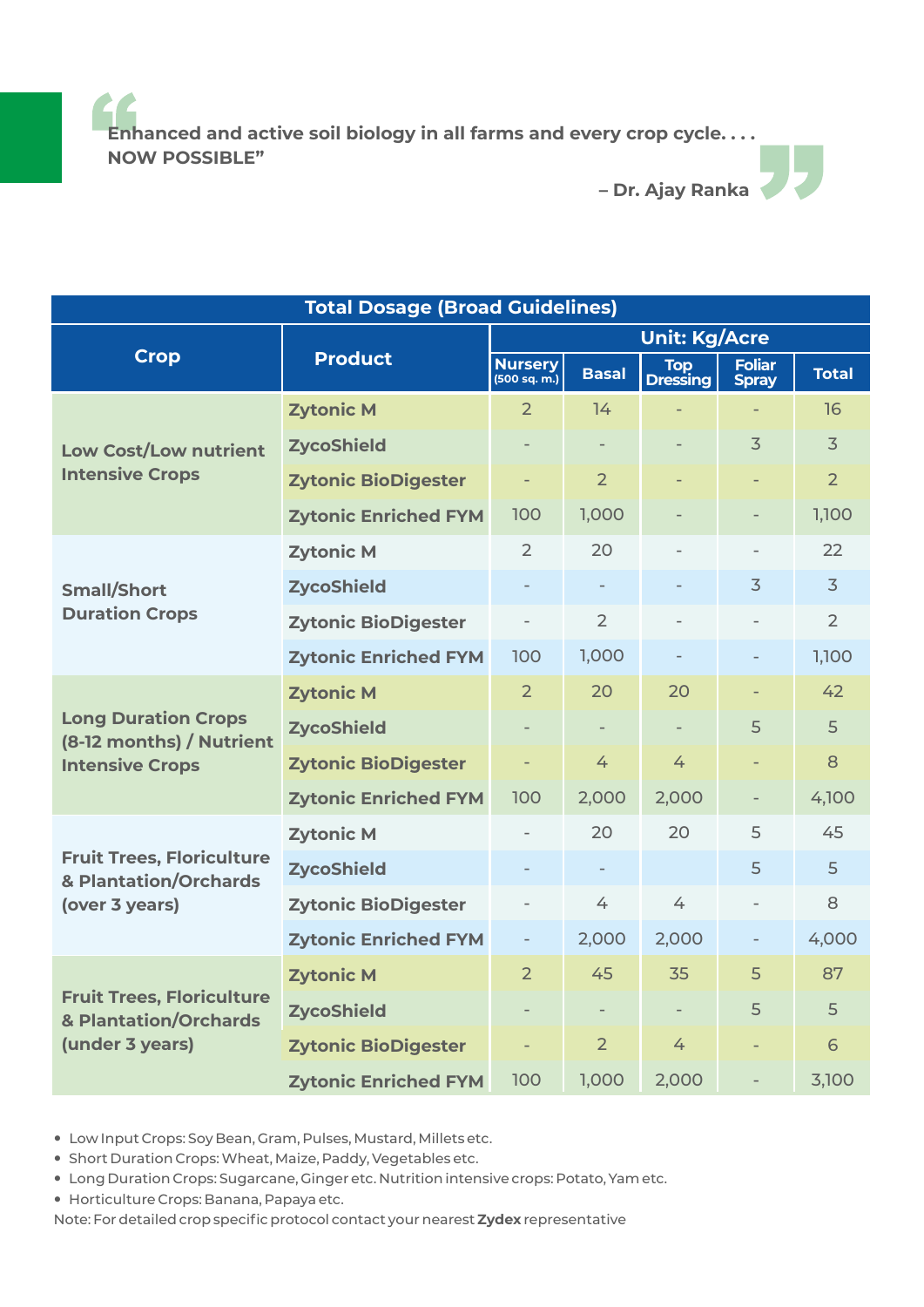**Bio Farm Produce with Minimal Chemical Residues. . . . NOW POSSIBLE**



## STEP 5

**Crop Protection Reduction in Chemical Inputs / Pesticide Sprays**

#### **Protocol for Crop Protection:**

- Mix 3 ml /litre **ZycoNeem** and 2ml /litre **Zytonic Neem Active** in water as per requirement and spray for improved resistance to pests and various crop diseases
- To keep the crop disease free, spray this solution at an interval of 30 days. Farmers can also use extracts of garlic, chilies / pepper or custard apple seeds etc. along with **Zytonic Neem**Active

# Zydex Zytonic Neem Zyco Neen

#### **Use of Chemical Pesticides / Insecticides (only if required):**

- Add 3 ml / litre **Zytonic Active** with 50-75% of the recommended dosage of chemical pesticides and mix well
- Add required quantity of water and spray. This allows longer lasting protection from pests and diseases along with improved efficacy and reduced pesticide residues, thereby allowing farmers to meet crop care chemical residue standards for improved safety.
- To minimise the risk of chemical drifting on non target crops or applicator while spraying, a unique mist/drift control agent **ZycoDrop** is recommended to be used with **Zytonic Active**



- **Dose:** 5-10 ml / 100 liters (high pressure pumps will require higher dose of **ZycoDrop** for effective control on misting)
- Prepare two solutions as follows:
- **Solution 1:** Take 15-20 liters of water and add 10-20 ml of **ZycoDrop** & stir well. Wait for 20 mins .
- **Solution 2:** Mix the recommended dose of **Zytonic Active** with the required dose of crop care chemicals separately and wait for 20 mins.
- Mix the above two solutions together add required water and spray.

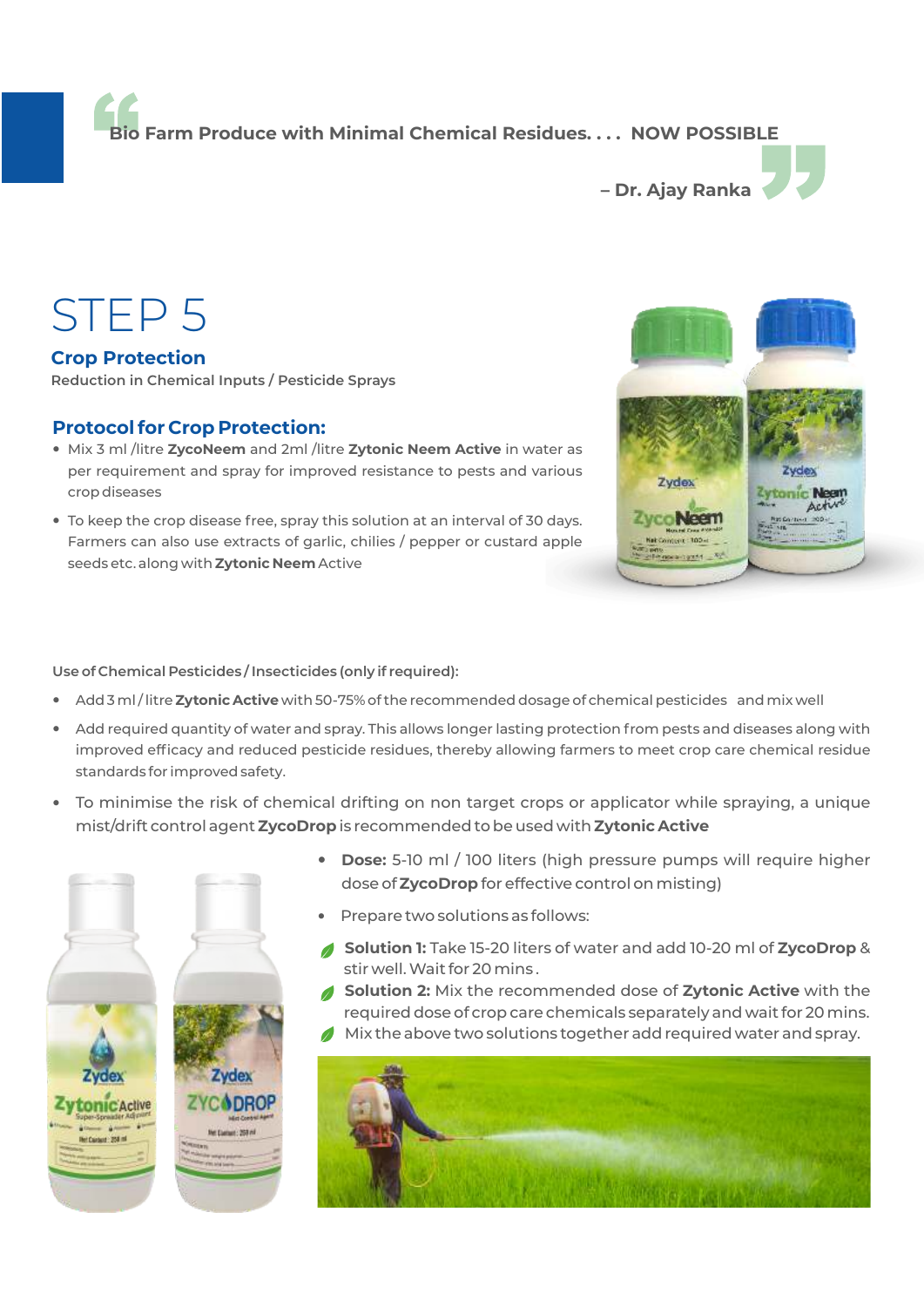**Round the year farm productivity & profits. . . . NOW POSSIBLE**



## STEP 6 **Round the Year Farm Utilization**

climate areas, instead of keeping fields bare and idle.

The adoption of **Zytonic**bio-farming technique, makes soils soft, porous and aerated. It also enhances soil aeration and gas exchange thus, promoting exponential growth of the beneficial aerobic microbial population (bacteria, fungi, protozoa, beneficial nematodes etc) and preventing crop damage from anaerobic bacteria. This gives farmers an opportunity for earning an extra income by growing short duration crops during the fallow season especially in tropical



#### **Dosage and Application:**

- Basal: Use 1 MT bio-digested FYM + 5 kg Zytonic M per acre prior to sowing and rotovation
- Foliar: 30 45 days after germination, spray 1 kg **ZycoShield** dissolved in 100 litres of water per acre
- Bio-farming with the Project Farm Revival protocol makes farm soils soft, porous, aerated and productive with higher yields